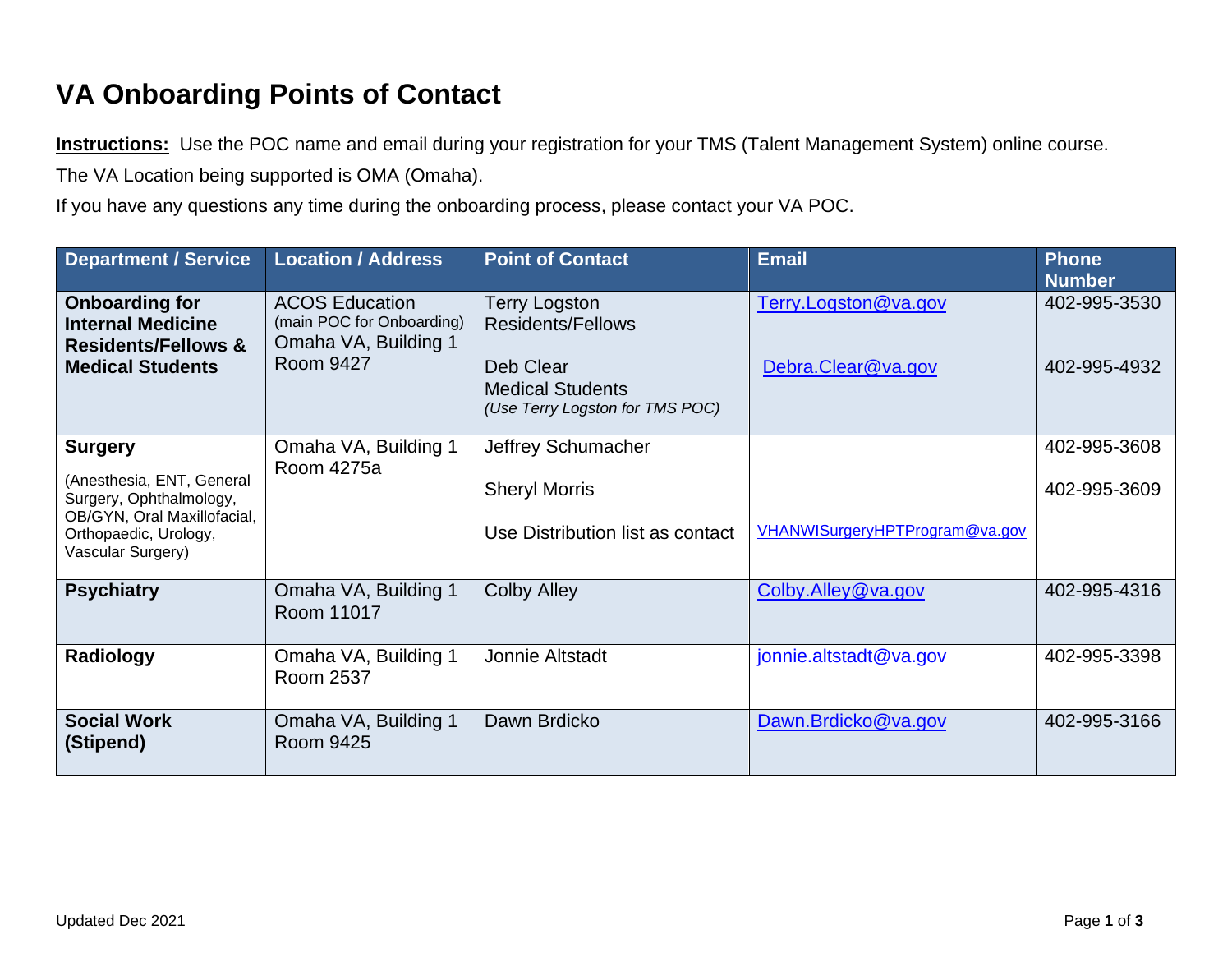| <b>Department / Service</b>                                                        | <b>Location / Address</b>                                                      | <b>Point of Contact</b>                                                             | <b>Email</b>                                | <b>Phone</b><br><b>Number</b> |
|------------------------------------------------------------------------------------|--------------------------------------------------------------------------------|-------------------------------------------------------------------------------------|---------------------------------------------|-------------------------------|
| <b>Nursing Office</b><br>(Room 2429)                                               | Omaha VAMC (118)                                                               | <b>Robert Laws</b>                                                                  | Robert.Laws@va.gov                          | 402-995-5245                  |
|                                                                                    | 4101 Woolworth Ave<br>Omaha, NE 68105                                          | <b>Janice Woods</b>                                                                 | Janice. Woods@va.gov                        | 402-995-5744                  |
|                                                                                    | <b>Grand Island VAMC</b><br>2201 N Broadwell Ave.<br>Grand Island, NE<br>68803 | Gina Woods (Grand Island)<br>(For TMS, use OMA for VA Location<br>being supported.) | Gina.Woods3@va.gov                          | 308-395-3251                  |
| <b>Nurse Practitioner</b><br><b>Student</b><br>(for internal VA employees<br>only) | Omaha VAMC (118)<br>4101 Woolworth Ave<br>Omaha, NE 68105                      | <b>Robert Laws</b><br>(for internal Omaha VA staff)                                 | Robert.Laws@va.gov                          | 402-995-5245                  |
| <b>Pharmacy</b>                                                                    | Omaha                                                                          | <b>Kelsey Uhing</b><br><b>Justin Frazer</b><br>(Omaha Residency)                    | Kelsey.Uhing@va.gov<br>Justin.Frazer@va.gov | 402-995-3140<br>402-995-5206  |
|                                                                                    | Lincoln                                                                        | Veronica Kuhlmann<br>(Lincoln Residency)                                            | Veronica.kuhlmann@va.gov                    | 402-489-3802                  |
|                                                                                    | <b>Grand Island</b>                                                            | Lisa Bilslend<br>(Grand Island Residency)                                           | Lisa.bilslend@va.gov                        | 308-382-3660<br>Ext 9-2678    |
| <b>Dietetics</b>                                                                   | Omaha VA, Building 1<br>Rm 3762                                                | <b>Linda Swenson</b>                                                                | Linda.Swenson@va.gov                        | 402-995-3504                  |
| Physical /                                                                         | Omaha VA, Building 1                                                           | Annette Laufmann (PT)                                                               | Annette.Laufmann@va.gov                     | 402-995-3661                  |
| <b>Occupational</b><br><b>Therapy</b>                                              | Room 4321 (Annette)<br>Room 4328 (Tessa)                                       | Tessa Wamsley (OT)                                                                  | Tessa. Wamsley@va.gov                       | 402-995-3648                  |
| <b>Audiology</b>                                                                   | Omaha VA, Building 1<br><b>Room 1131</b>                                       | <b>Brooke Mathison</b>                                                              | Brooke.Mathison@va.gov                      | 402-995-3119                  |